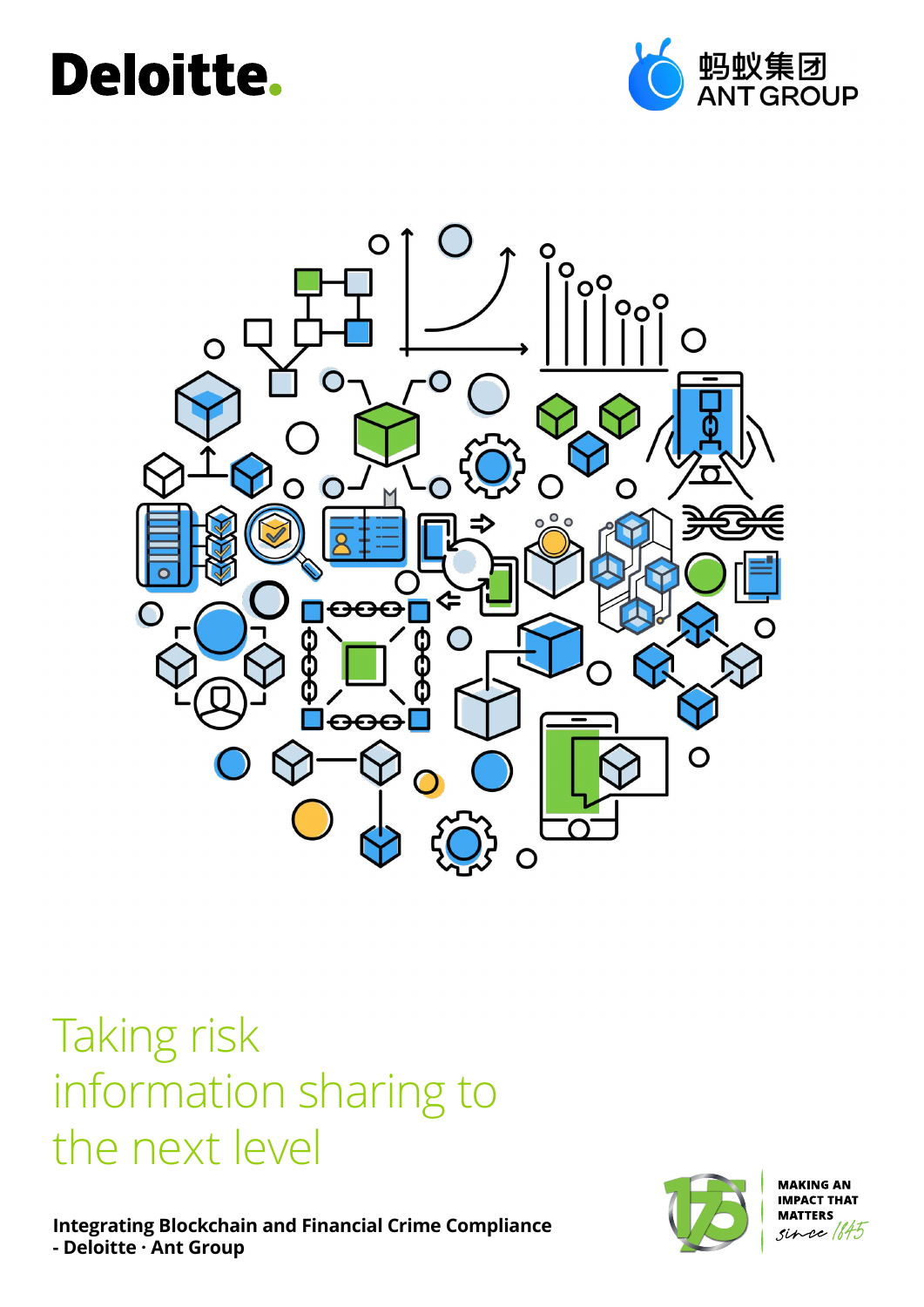

Blockchain is no longer the technology of the future – it is the technology of the now. It has already taken hold in a broad range of industries from financial services to hospitality. Institutions laying the foundations for blockchain technology are equipping themselves for the future. It is essential for financial institutions to understand, hypothesize about, invest in and deploy blockchain in their development roadmaps.

This whitepaper explores the integration of blockchain technology with Financial Crime Compliance ("FCC"). It sets out the key advantages and challenges that come with leveraging the blockchain technology in the FCC areas.

Over the past decade we have witnessed a sharp acceleration in the pace, depth, and complexity of regulations worldwide. In response, financial institutions have worked vigorously to achieve a competent FCC control framework addressing inherent risks and ultimately realizing an institution-wide culture of compliance, integrity, and reputation. This has paved the way for sustainable business development and stronger bonds of trust among financial institutions and their stakeholders, regulators, and customers.

Financial institutions are mobilizing their resources towards agile and scalable solutions to ensure standardization, security, and targeted strategies. The goal is that each FCC process is devised to meet regulatory expectation, and operational efforts are streamlined on a risk-based approach with automated assistance. Traditional FCC measures tend to be **manual** and **labor-intensive,** requiring a relatively high level of

resource input to establish a robust institution-wide FCC framework while continuously monitoring customer information and transactions. With the large volume of manual processes, financial institutions are prone to human errors and exposed to risks associated with **data accuracy** and **reliability.** 

In addition, high reliance on manual work makes an institution relatively slow-moving in responding to fastevolving financial crime typologies and pose major challenges to mitigate risks effectively. As a result, financial institutions are turning to new technologies and innovations to increase effectiveness of risk management and greater security of data. This is also allowing workforce to focus on less repetitive and more strategic tasks. In addition, this also alleviates potential challenges in operational transformation and customization of a technological application to cater fully for an institution's specific demands.

Thanks to the growth of technology in the financial sector, a variety of innovative financial services and offerings are developing, and the line between financial services and technology is blurring. The integration of financial services and technology is continuously expanding the breadth and depth of financial markets, and also changing the manner in which risk must be managed in the financial services sector. This is due to the emerging threats as a result of new products and services as well as everchanging mechanisms in laundering money and promoting terrorist financing.

Given that risk management today must keep up with the evolution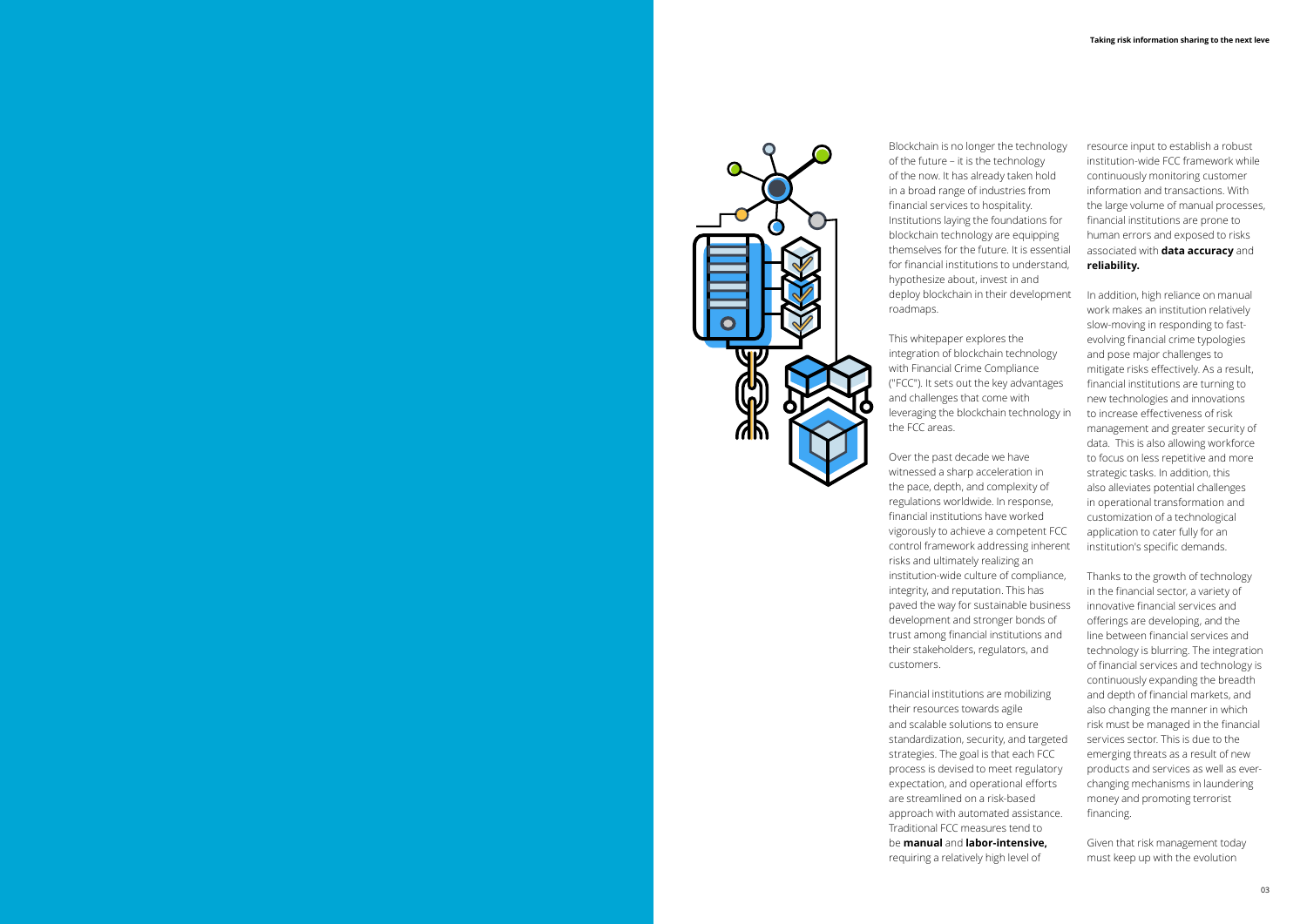mentioned above, customers and shareholders seek comfort that they can place trust in the business or the services they are consuming. Trust has become a key factor for regulated entities to build and continuously maintain – with regulators, clients, stakeholders, employees, and each other. There is an opportunity for each of us to participate in developing the future of trust within a Secure

> Blockchain and Distributed Ledger Technology ("DLT") is much-discussed in today's digital transformation era owing to their **immutable** and **distributed**  nature. Blockchain technology can help financial institutions achieve compliance automation<sup>1</sup> that embodies **transparency,** due to its decentralized nature where all

Blockchain technology offers potential in solutions in numerous FCC practice areas.



AntChain is a leading technology brand of Ant Group, which aims to build innovative trust infrastructure in the age of the digital economy. AntChain focuses on core technological breakthroughs and integrates technologies including blockchain, AIoT, and intelligent risk management. AntChain is looking to solve practical industry issues by linking various networks and promoting widespread applications of the blockchain technology. From 2016 to 2020, AntChain was ranked as number one in the number of blockchain-related patent applications and licenses in the world. AntChain adheres to an open ecosystem, where all of its partners can achieve common wins and benefits brought by the blockchain technology. So far, AntChain has provided trust solutions to business partners covering over 50 scenarios.

### **Deloitte.**

Deloitte's global network has developed an ecosystem of financial crime compliance and blockchain labs, pooling professionals around the world to devise innovative blockchain solutions , ideation, strategy, prototyping, and development. The Deloitte Asia Pacific Blockchain Lab works with technology specialists across the region to conduct client workshops, create thought leadership, develop prototypes, provide production support and deliver innovative ideas and solutions for deployed blockchain networks in the financial services industry.

Dr. Paul Sin, leader of the Deloitte Asia Pacific Blockchain Lab says, "While there is regulatory uncertainty or even outright bans on digital assets and cryptocurrencies in Asia-Pacific, blockchain is uniquely capable of meeting the need for data sharing across national and industry borders without breaching privacy. Cross-border trackand-trace is key to sustainability and anti-counterfeiting efforts, while identity validation is essential for virtual banks, SME trade financing, and financial inclusion. These topics are on top of most Asian governments' agendas, especially in the post-COVID-19 economy."

Multi-party Computation ("SMPC") ecosystem, specifically in the FCC domain. We can:

- 1. Provide transparency and enhance efficiency in how laws and regulations are interpreted;
- 2. Improve how financial crime risks are managed; and
- 3. Automate reporting to senior management and regulators.



# How can blockchain build and maintain trust?

### **KYC digital identity creation (identification) and authentication**

**(verification)** 



**•** By creating digital identities and filing verification data on blockchain, institutions can improve efficiency in the client identification and verification process

**Automated transaction monitoring** 

**•** Where an institution adopts blockchain-supported monitoring systems, each transaction is logged securely and traceably on the chain. This will enable transaction monitoring and payment fraud detection using smart contract as transaction records on the chain be tamper-proof



### **Data storage and maintenance**

**•** Financial institutions may consider moving their know-your-customer ("KYC") databases, transaction history records and digital documentation to blockchain

resting assured of data security

nodes can access information on the chain; **reliability,** as the technology is tamper-proof; and **efficiency** and **costeffectiveness** by accelerating processes and reducing costs while eliminating error-prone repetitions in solutions for the financial services industry.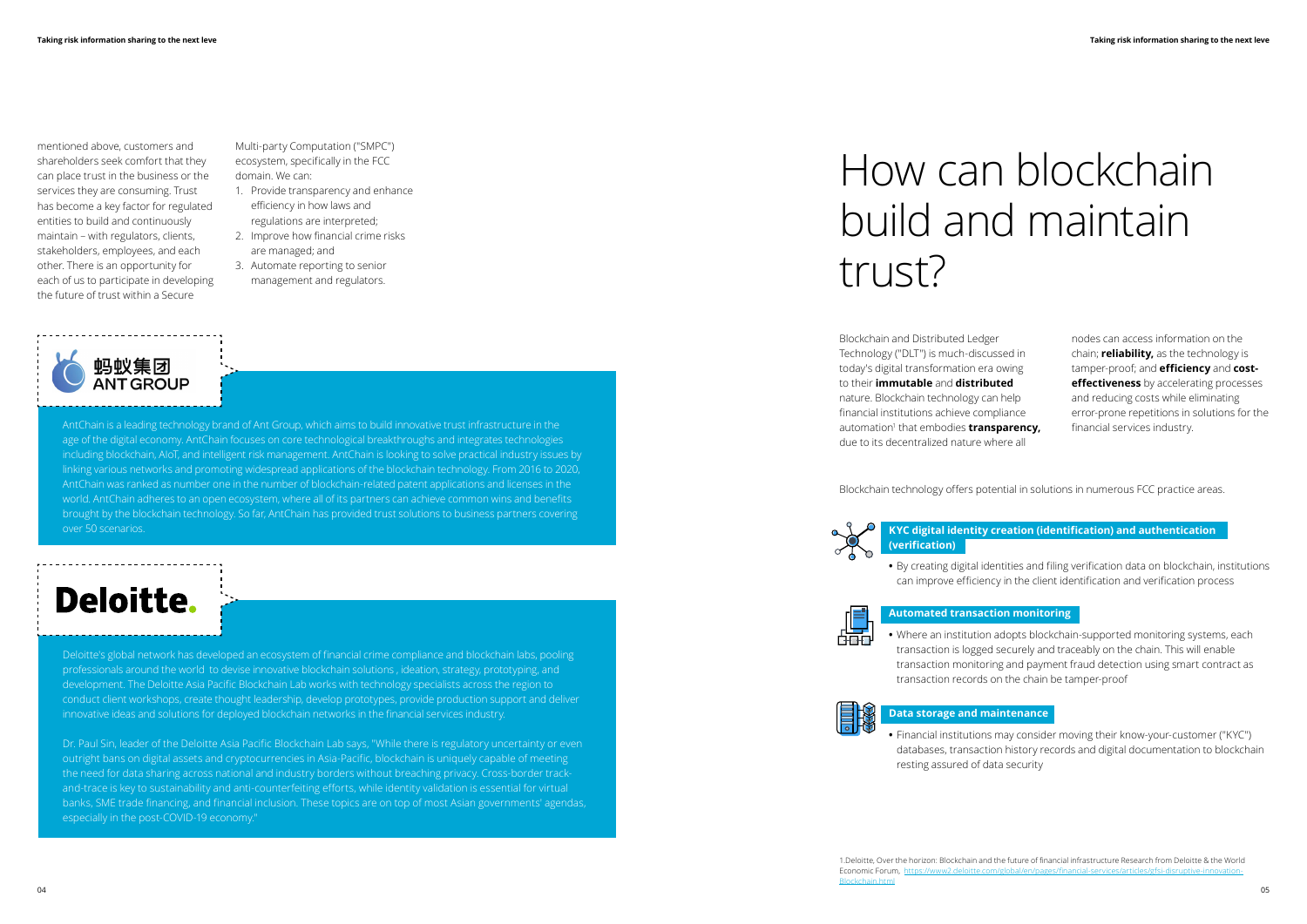In the Asia Pacific region – especially in China – there continues to be a strong belief in the transformative and strategic value of blockchain. There are numerous initiatives to develop private/permissioned blockchain use cases. Embracing the fundamental value of trust generated by blockchain technology paves the way for institutions to re-shuffle their FCC focus and future resource planning.

According to Deloitte's 2020 Global Blockchain Survey, 34 percent of China Mainland and 52 percent of Hong Kong SAR respondents plan to spend at least USD5 million on the Blockchain technology over the next 12 months.

Blockchain as a Top 5 strategic priority 55 percent of the 1,500 senior

In the context of the financial services

industry, these characteristics bring advantages such as:

### **1. Process Integrity:** Due to the

independently operating nodes, blockchain is designed in such a way that any block or transaction that adds to the chain cannot be edited. This protects the entirety and integrity of the process.

**3. Security:** Individuals entering the

- **2. Traceability:** All actions that occur on a blockchain can be easily located, which allows for easier tracing and remediation actions, and creates an audit trail.
- blockchain network are provided with a unique identity linked to their accounts. This encryption ensures that only the account owner can operate the transactions and makes it difficult for hackers to disturb the chains.
- **4. Enabling processing and settlement:** Before the invention of blockchain, traditional banking organizations took days to initiate and process transactions. Blockchain enables transactions to take place .

### **a.Better Security:**

Blockchain technology offers better security as the network is secured by a number of computers called nodes. These nodes confirm the transaction on this network which prevents the network from being hacked.

**c.Faster Settlement:** 

Blockchain technology replicates trustworthy data to all market participants and reduces the time for validation and error corrections.



**b.Immutability:** 

The creation of immutable ledgers is one of the main values of blockchain. The technology keeps ledgers in a never-ending state of forward momentum, which means the ledgers would often remain in real form

and be tamper-proof.

### **d.Decentralized System:**

Decentralized technology allows assets such as documents and contracts to be stored on a network. Through this system, the owner has direct control over his/her account by the means of a key that is linked to the account which gives the owner the power to transfer the assets to anyone.

### **Four key characteristics of blockchain:**

executives across 14 countries and regions see blockchain as a Top 5 strategic priority. Meanwhile, 89 percent of Asia-Pacific respondents are hiring or plan to hire blockchain expertise, and 39 percent have already deployed blockchain in a production environment. Some 83 percent believe failing to adopt blockchain will diminish

their competitive advantage.

Data sharing, reconciliation and traceability are the top three blockchain use cases in Asia-Pacific.

The report also reveals that nearly 89% of executives believe in the potential of digital assets in the next three years, and 70 percent regard the pace of regulatory change as very or somewhat fast. Although digital currency has

### **How can Blockchain be leveraged to share risk information?**

A fundamental trait of blockchain technology is that it enhances information sharing. Blockchain allows storage, maintenance and exchange of units of value within a network. These units are pieces of information ranging from money to intellectual property to many different types of information. As the information bearer, a blockchain creates a layer of trust between the participants of the network without the need for a third-party intermediary.



become the top use case globally, data sharing, reconciliation and traceability are the top three blockchain use cases in Asia-Pacific.

### **What is Blockchain?**

Blockchain first came to public attention in the 2009 Bitcoin revolution. Bitcoin is a protocol which allows peer-to-peer exchange of value without the need for a thirdparty intermediary and is applied based on a public ledger system that uses cryptography to validate transactions. While this has captured the imagination of the business world, it is the underlying technology – known as blockchain.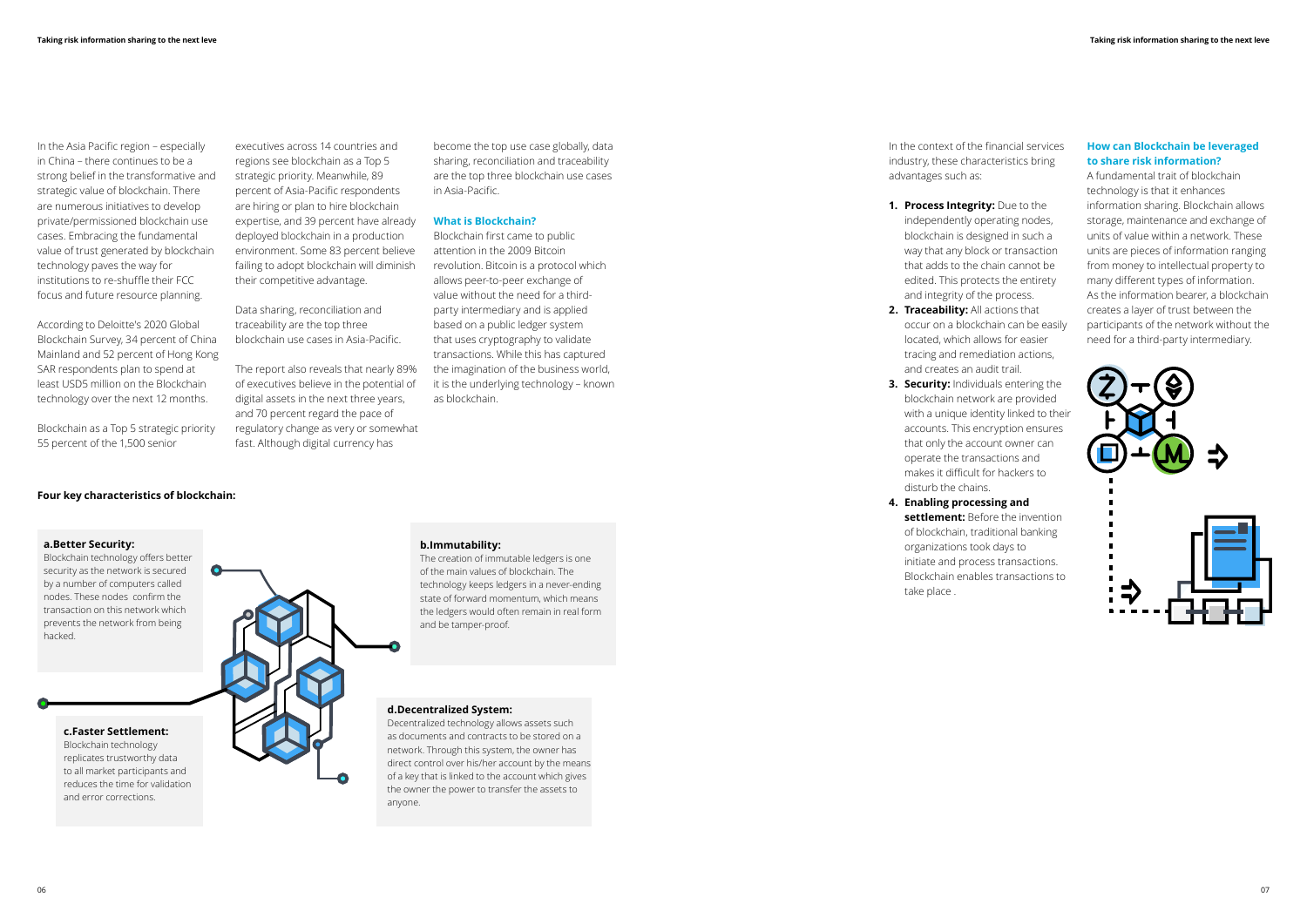Information sharing is essential for the effective functioning of Anti-Money Laundering and Counter Terrorist Financing ("AML/CFT") programs. Criminals today use the global financial system to their advantage and continue to formulate new ways of laundering money or undertaking terrorist financing. While our regulatory and legal frameworks tend to be jurisdiction-specific, criminals do not operate in such silos. In fact, criminals actively exploit this vulnerability in AML/CFT programs.

Data privacy and secrecy laws sometimes limit the ability of law enforcement agencies to identify, capture, and build cases against criminals. An information sharing mechanism that is compliant with privacy and secrecy regulations will enable law enforcement agencies in different jurisdictions to join forces in tackling financial crime.

Effective information sharing is also a key aspect of the recommendations set out by the Financial Action Task Force ("FATF"), a major AML standardsetting body and international

# Transparency is key to tackling financial crime

organization, as it pointed out that effective information sharing is a key factor in combating financial crime as it improves transparency and protects the integrity of financial systems. In November 2017, a guidance paper<sup>2</sup> was published by the FATF aiming to highlight the value of information sharing amongst the private sectors, identify challenges that inhibit this information sharing, and provide examples of how such information sharing can be implemented within financial institutions and between financial institutions that are not part of the same group.

Access to information completeness of transactions is a key challenge in mitigating financial crime. Information can be scattered in various pockets at the moment: within the financial institution, with the regulator and law enforcement agencies, with the customer or with other financial institutions. Without access to comprehensive information and data, identification of specific threats and typologies becomes all the more challenging. In many instances, financial institutions file SARs due to the lack of information to corroborate transactions.



This, in turn, has increased the burden on financial intelligence units ("FIU") worldwide. Globally, the number of SARs filed has been gradually rising in recent years, and suspicious activity reporting is increasingly considered as one of the fundamental pillars for AML/ CFT programs and regimes.

However, research shows that only a low proportion of SARs submitted to FIUs are actioned – interviews with FIU heads showed that 80-90 percent of SARs are of no immediate value to active law enforcement investigations<sup>3</sup>; FIUs in the EU pointed out, on average just over 10 percent of the SARs submitted are put to use<sup>4</sup>. FIUs need to investigate a vast number of SARs, which have insufficient information or details to assist in the investigation. The scattered information between institutions and financial intelligence

3.Royal United Services Institute for Defence and Security Studies, The Role of Financial Information-Sharing Partnerships in the Disruption of Crime, [https://www.](https://www.future-fis.com/uploads/3/7/9/4/3794525/ffis_report_-_oct_2017.pdf
) [future-fis.com/uploads/3/7/9/4/3794525/ffis\\_report\\_-\\_oct\\_2017.pdf](https://www.future-fis.com/uploads/3/7/9/4/3794525/ffis_report_-_oct_2017.pdf
)

4.European Union Agency for Law Enforcement Cooperation (Europol) Financial Intelligence Group, From Suspicion to Action: Converting Financial Intelligence into Greater Operational Impact, https://www.europol.europa.europa.europa.europa.europa.europa.europa.eu [impact](https://www.europol.europa.eu/publications-documents/suspicion-to-action-converting-financial-intelligence-greater-operational-impact)

5.Afghanistan, Argentina, Australia, Colombia, France, Georgia, Indonesia, Ireland, Italy, Japan, Jordan, Kenya, Malta, Mexico, the Netherlands, Nigeria, Singapore, Spain, Switzerland, Trinidad and Tobago, Tunisia, the United Arab Emirates and the UK made such commitments policy at the London Anti-Corruption Summit on 12 May 2016.

6.Royal United Services Institute for Defence and Security Studies, The Role of Financial Information-Sharing Partnerships in the Disruption of Crime, [https://www.](https://www.future-fis.com/uploads/3/7/9/4/3794525/ffis_report_-_oct_2017.pdf.
)

agencies affects each other, posing major challenges to the fight against financial crimes.

Blockchain opens up opportunities for organizations, regulatory bodies, and governments to achieve information sharing in a secure manner.

As such, the old way of connecting dots and detecting criminals is increasingly inefficient and may not necessarily be the most effective manner in which we can come together as a community to combat financial crime. As of now, more than 20 countries<sup>5</sup> recently committed to developing public–private financial informationsharing partnerships ("FISPs") to close the information gap by sharing public and private insights and co-develop typologies of risk that banks and establish risk consensus on financial crime.6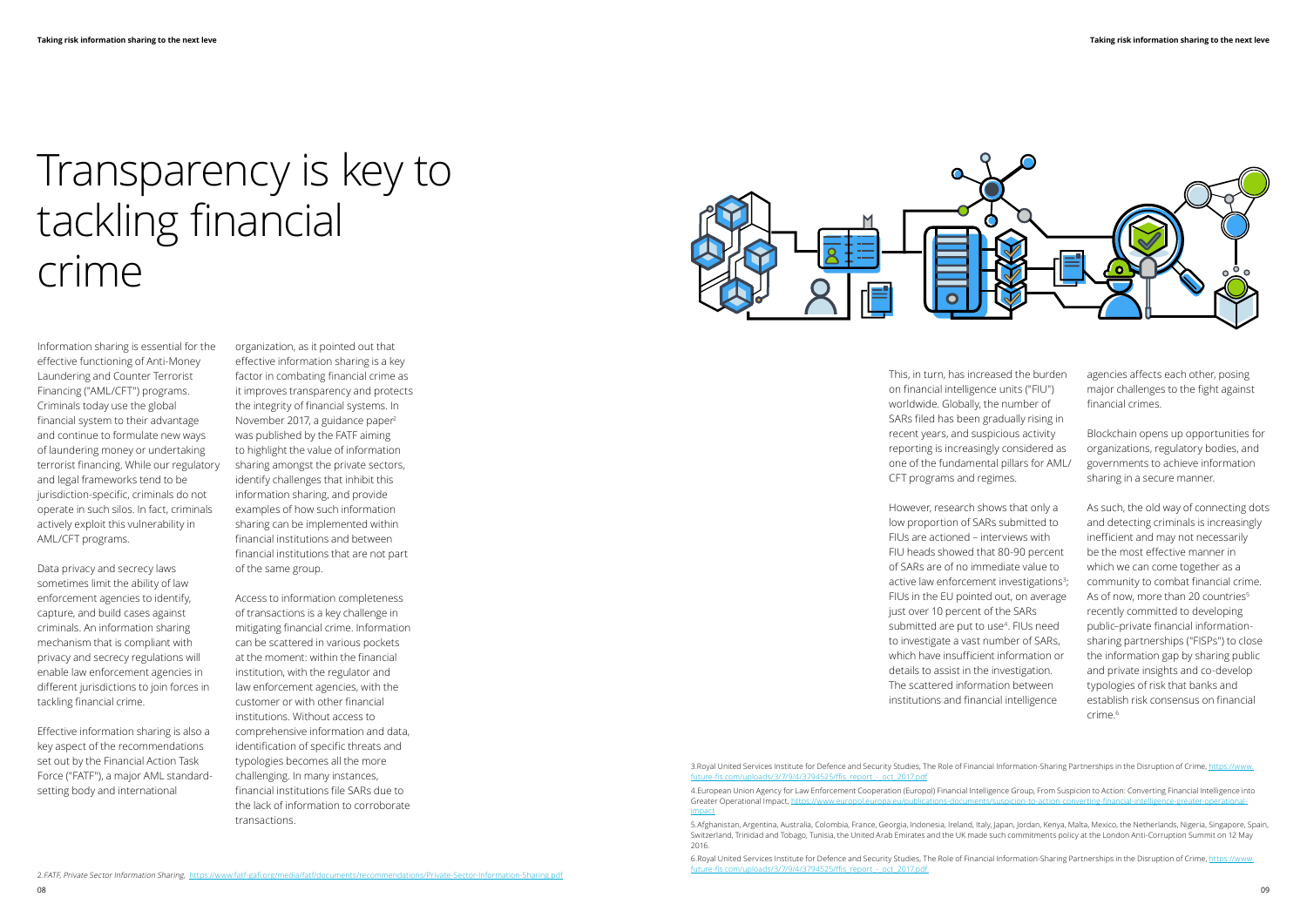Information sharing is important in targeting money laundering risks, and there have been numerous international efforts made to enhance it. We set out below three examples here, each of which exemplifies a different type of public-private and private enterprise collaboration.

# How has the private sector explored the sharing of "money laundering risk information"?

Another example of public-private partnership within a more explicit legal framework is the USA PATRIOT ACT 314(a) and 314(b) focusing on legal mechanism arrangements of financial intelligence information sharing led by regulatory authorities and voluntary sharing by private institutions. 314(a) prescribes a mandatory information sharing mechanism led by law enforcement and the Financial Crimes Enforcement Network ("FinCEN"), with a mandated mechanism including bi-weekly notifications to inform more than 34,000 points of contact at more than 14,000 financial institutions of suspected subjects. 7 314(b), on the other hand, is a voluntary informationsharing mechanism led by  $f$ inancial institutions to enhance their own risk understandings and better support law enforcement investigations

In April 2017, the Association of Banks of Singapore, the Monetary Authority of Singapore, and the Singapore Police Force, where Singapore's FIU is located, formed ("ACIP"). The ACIP brings together the financial sector, regulators, law enforcement agencies, and other government entities to work and sharing of best practices. For 2018, ACIP released a paper on / CFT. This document shares best practices in deploying data analytics for the purposes of understanding broad-scale issue in the field of AML/CFT.

A third example of purely private partnership is Transaction Monitoring Netherlands ("TMNL")<sup>8</sup>, which brings together five of the largest Dutch banks to establish an enterprise that will jointly monitor the transactions of these banks to detect money laundering. An estimated 16 billion euros is laundered in the Netherlands annually, tied to predicate offenses ranging from human trafficking, narcotics trafficking to terrorist financing. Banks are committed to detecting these money flows and the TMNL will jointly monitor the transactions of multiple banks with advanced analytics techniques such as network analytics and anomaly detection. Similar efforts are also emerging in other

In order to achieve more effective and collaborative<sup>9</sup> risk prevention and mitigation measures, Ant Group, amongst several private sector financial institutions, is actively exploring the sharing of money laundering risk information. These institutions hope to leverage blockchain technology for money laundering risk sharing while maintaining information security and anti-money laundering confidentiality.

> **Ant Group conducted a trial operation with blockchain technology to share risk information among different regulated entities in China, help voluntary agencies efficiently identify high-risk customers, and improve the prevention and control effectiveness of anti-money laundering programs. This trial operation achieved**



jurisdictions. 7.FinCEN, FinCEN's 314(a) Fact Sheet, https://www.fincen.gov/sites/default/files/shared/314afactsh 8. Deloitte, Deloitte connects 5 Dutch banks to make an impact with Transaction Monitoring Netherlands (TMNL), https://www2.del [services/articles/5-dutch-banks-to-make-an-impact-with-transaction-monitoring-netherlands-tmnl.html](https://www2.deloitte.com/nl/nl/pages/financial-services/articles/5-dutch-banks-to-make-an-impact-with-transaction-monitoring-netherlands-tmnl.html
) anomaly detection. Similar anomaly detection. Similar and, is a voluntary information-<br>
anomaly detection. Similar and the state of the state of the state of the state of the state of the state of<br>
institutions to enhance

**Building on the trial operation, these institutions further analysed the application value of the scheme from the multiple angles, including business and technical feasibility; information security; privacy protection; international practice; and anti-money laundering confidentiality. The project team suggests that this model is promoted and applied among domestic voluntary agencies, so as to promote the overall prevention and control effectiveness of anti-money laundering programs**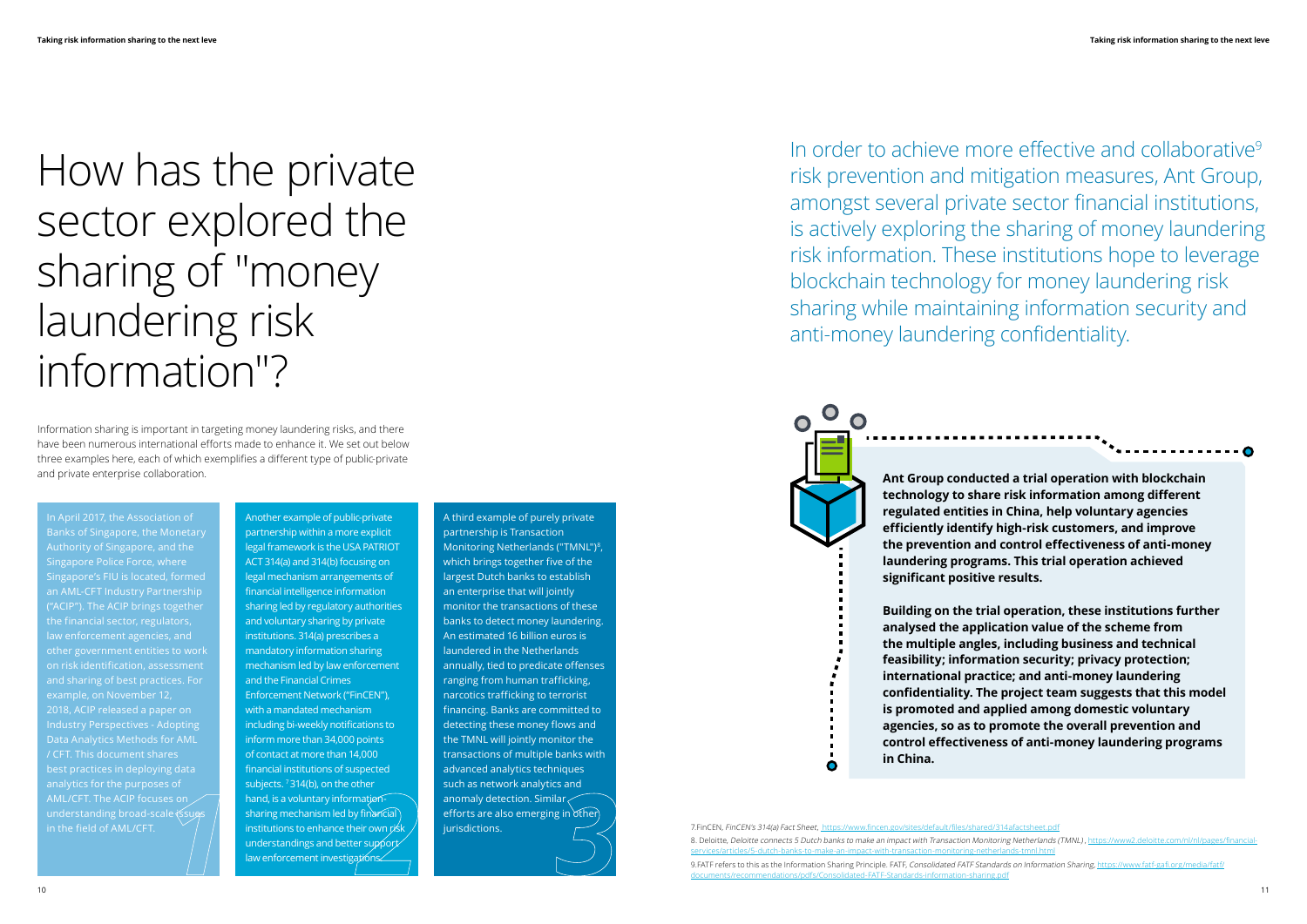Financial institutions face some critical challenges in sharing information with each other. The following issues and obstacles are some of the most pressing, and currently prevent private enterprises from effectively sharing risk information:

What are the obstacles to sharing intelligence of suspicious transaction activity between private sector organizations and how can blockchain help?

- **1. Data privacy, banking secrecy, and personal data protection**
- **2. Data security risks;**
- **3. Data quality and accuracy across the private sector;**
- **4. Risk ownership, legal and regulatory obligations of each institution; and**
- **5. Cost of information sharing and operational challenge**

To address these challenges, the Institute of International Finance (IIF) and Deloitte published a whitepaper in 2019, titled "[The global framework](  https://www2.deloitte.com/global/en/pages/financial-services/articles/gx-global-framework-for-fighting-financial-crime.html)  [for fighting financial crime](  https://www2.deloitte.com/global/en/pages/financial-services/articles/gx-global-framework-for-fighting-financial-crime.html) "10. This paper explored key areas in financial crime regulation, including crossborder and domestic information sharing. The paper outlined a number of recommendations on better information sharing across the private sector. From a policy and framework level, the paper suggested certain reforms to the FATF Recommendations to facilitate better information sharing, implementation of the current FATF standards for information exchange



in FATF member states, regional and

Data security risks – The distributed and shared nature of the system could facilitate the recovery of both data and processes in the case of an attack (assuming that not all the nodes are corrupted simultaneously). This could reduce the need for costly recovery plans. Sophisticated encryption techniques could also provide an additional layer of protection to pools of information stored on DLT, compared to existing systems. Nonetheless, the risk of a cyberattack would still need to be considered seriously in a DLT context<sup>11</sup>.

national reforms of current local laws and regulations, specifically those that appear to impede information sharing. The paper also suggested that technology should play a critical role in aiding this process.

In this regard, blockchain technology can be one avenue to enhance the information sharing process. Blockchain can help alleviate some of the issues and obstacles described above:

Legal frameworks with relation

to data privacy, banking secrecy and personal data protection – Enhancing the regulatory and legal frameworks across the region or globally to allow nonpersonal information sharing would be beneficial. Even if the network is able to share anonymized data, consolidated from across financial institutions, it can assist in identifying new typologies, threats and patterns. With technological innovation, entity resolution and typology sharing techniques can help to piece together the transaction patterns, without requiring clients' personal data.

11. ACAMS, Distributed Ledger Technology: Streamlined CDD Examination Process through Blockchain Application, http://files.acams.org/pdfs/2018/Distril [Ledger\\_Technology\\_N\\_Zelensky.pdf](http://files.acams.org/pdfs/2018/Distributed_Ledger_Technology_N_Zelensky.pdf)

Another way to protect personal data is to encrypt such data using cryptographic algorithms on the blockchain. In addition, such a cryptographic function could be based on client data that is already in the possession of a financial institution, and therefore only another financial institution which possesses the exact same set of client data can read the relevant information. As such, only those financial institutions that need to know the information in order to

understand the full picture of the transaction will be able to access the data.



Cost of information sharing and operational challenges – By leveraging blockchain technology, authorized users can access relevant information directly, with limited third-party involvement and eliminating verification requirements. As such, the cost of information sharing across the private sector can be managed to a relatively low level. In addition, if blockchain technology is deployed in the end-to-end transaction flow, the operational challenges of putting the relevant information on the blockchain will be reduced.



**2.**



**4.**

**5.**

10. Deloitte, The global framework for fighting financial crime, [https://www2.deloitte.com/global/en/pages/financial-services/articles/gx-global-framework-for-fighting](https://www2.deloitte.com/global/en/pages/financial-services/articles/gx-global-framework-for-fighting-financial-crime.html)[financial-crime.html](https://www2.deloitte.com/global/en/pages/financial-services/articles/gx-global-framework-for-fighting-financial-crime.html)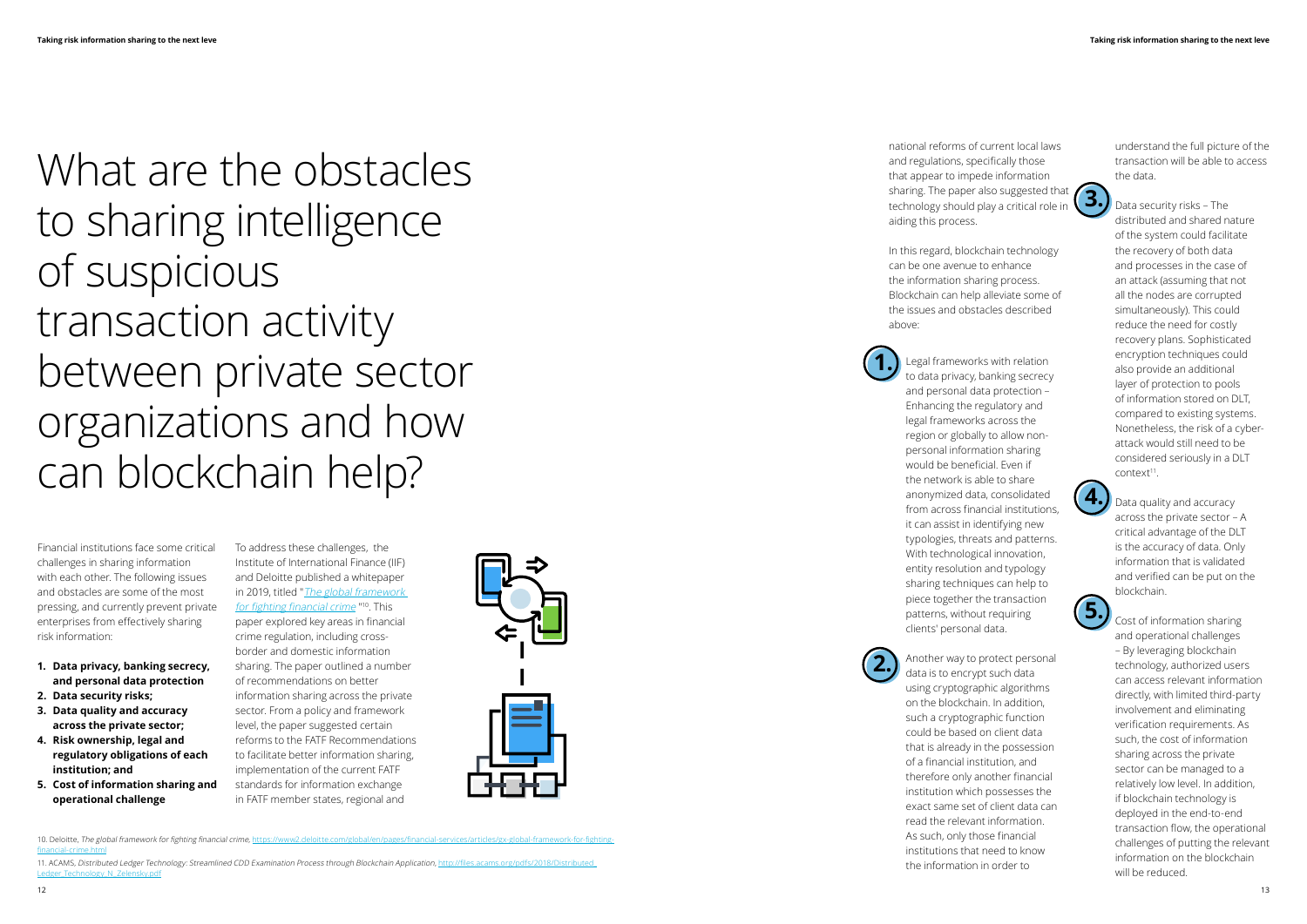

# How can technology help realize AML risk sharing?

## What is the scope of risk information sharing?

At present, the scope of information that participating institutions can share focuses only on information relating to high-risk customers' risk rating and relevant control measures. In line with the FATF guidance on information sharing amongst private institutions, this scope can be further expanded to include suspicious intelligence, and highly suspicious but not yet reported information and other relevant risk labels that may help identify money laundering and terrorist financing behaviours. Alliance institutions in a blockchain alliance can enhance their respective institutional transparency and create a more effective collaborative environment through risk information sharing.

Blockchain and data privacy protection technology help ensure data security for all participating institutions. This will help balance compliance with

Generally speaking, there are two types of blockchain: public chains and permissioned chains. The two have different application scenarios.

Public chains are mainly used for cryptocurrency, which is characterized by decentralization and anonymity, diversification of businesses running on the chain, and no unified standard for system access. Therefore, the public chain is not recommended in this scheme.

Permissioned chain refers to a blockchain system where all participating nodes are licensed, and unauthorized nodes cannot access the system. One method of constructing the permissioned chain is to use an alliance chain, which is suitable for business scenarios that need multi-party cooperation and consensus building. Through encryption technology and pointto-point transmission, a shared account book (or shared database) is established among multiple business parties. This method reduces data processing cost, improves the efficiency of transmission, and at the same time, ensures data security and mutual trust. An alliance chain is the recommended method for this scheme.

regulations on customer information security on the one hand, and realize cross-organization information sharing on the other.

From a legal point of view, authoritative publications interpreting Mainland China's AML Law12 have suggested that private enterprises should maintain basic customer privacy and confidentiality, with the exception of certain socially and commercially harmful activities such as money laundering.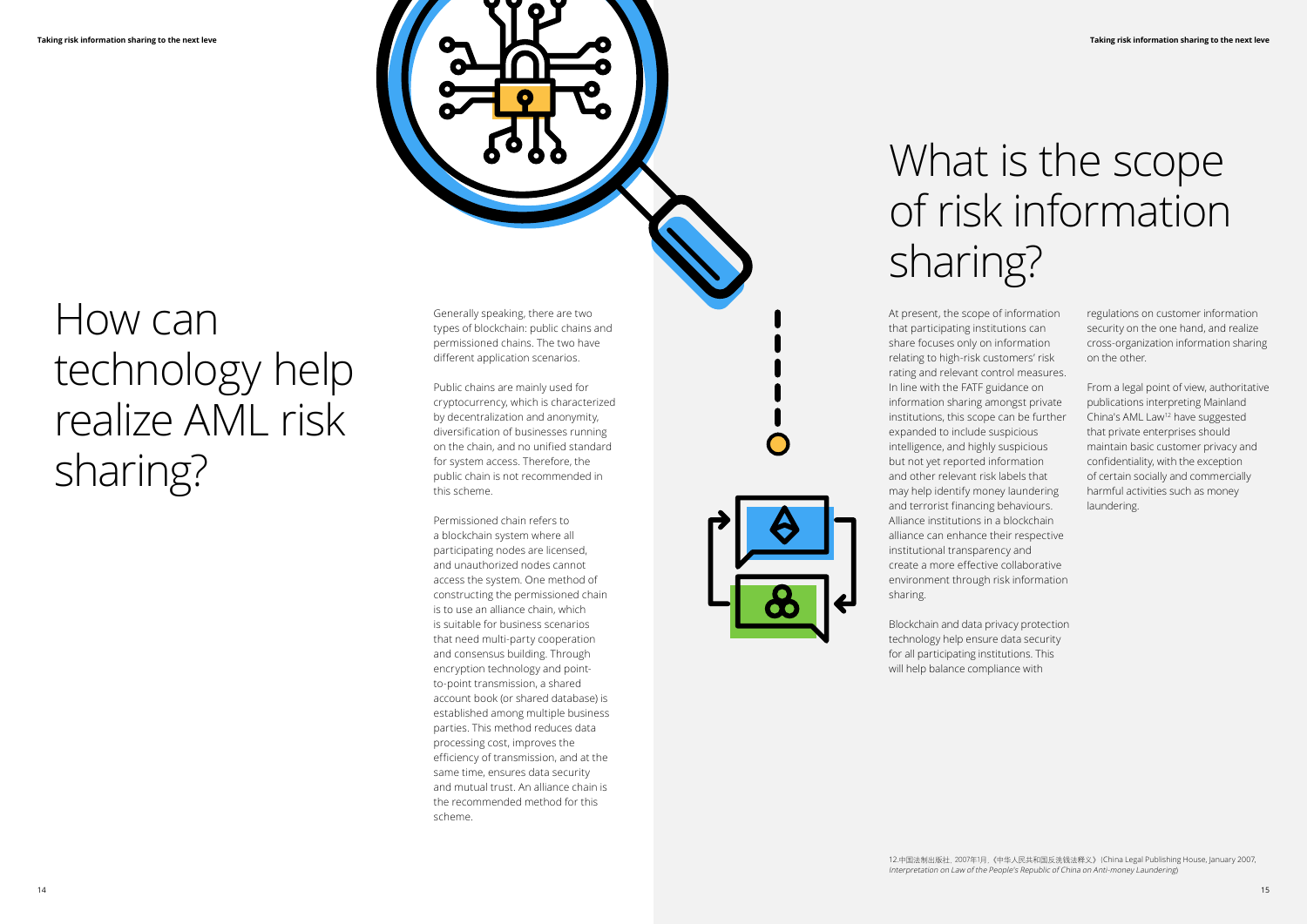# What is the value of this suggestion?

## How to manage blockchain alliances?

According to established international practices, there are two common models of alliance for anti-money laundering information sharing: the voluntary organization model and the supervision coordination model.

We believe that implementing the alliance chain would bring the following advantages to inter-agency ML risk information sharing:

Supervision and coordination model: this alliance model is composed of the main regulatory agency and its local branches, as well as volunteering agencies in the information sharing network. As participants, voluntary agencies share suspicious transaction intelligence data based on the consensus reached; regulatory authorities can act as the operation managers of the alliance chain to manage the entry and exit of participants, coordinate and supervise their actions on the chain, and also authorize a participating organization as an operation manager to exercise the aforementioned authority. In this model, the alliance chain can also take the supervisor's intranet as the construction environment. **2.** Supervision and coordination is a controlled blockchain the alliance chain would bring the **19.** Implementing blockchain the alliance chain would bring the **19.** Implementing blockchain the alliance chain would bring



Voluntary organization model: this model refers to a sharing alliance established voluntarily within a group or between cooperative organizations with close business relations. For example, within large financial holding groups, or between fund sales agencies and consignment banks, this model can be adopted to realize sharing while ensuring confidentiality for risk information.

Breaking information islands of ML intelligence across institutions. We can form a joint prevention and control system on the basis of security and confidentiality, and comprehensively improve the effectiveness and timeliness of AML/CTF efforts by private enterprises.

FIUs can obtain more complete

and valuable intelligence and high-quality SARs from regulated entities, and more data on – including identities of those involved – in transactions involving suspicious customers.





**2.**







technology in anti-money laundering operations gives the network the potential to expand, to include public security, customs, taxation, industrial, commercial, and law enforcement agencies, and to form public-private alliance networks with mutual trust and close coordination at their core, to further improve the effectiveness of anti-money laundering work.

The formation of joint prevention and control systems will help reduce cross-industry money laundering risk, and ultimately mitigate money laundering risks at a national level.

Large financial institutions with strong anti-money laundering capabilities can work with smaller institutions to strengthen overall AML measures and controls, and enhance their effectiveness for better outcomes.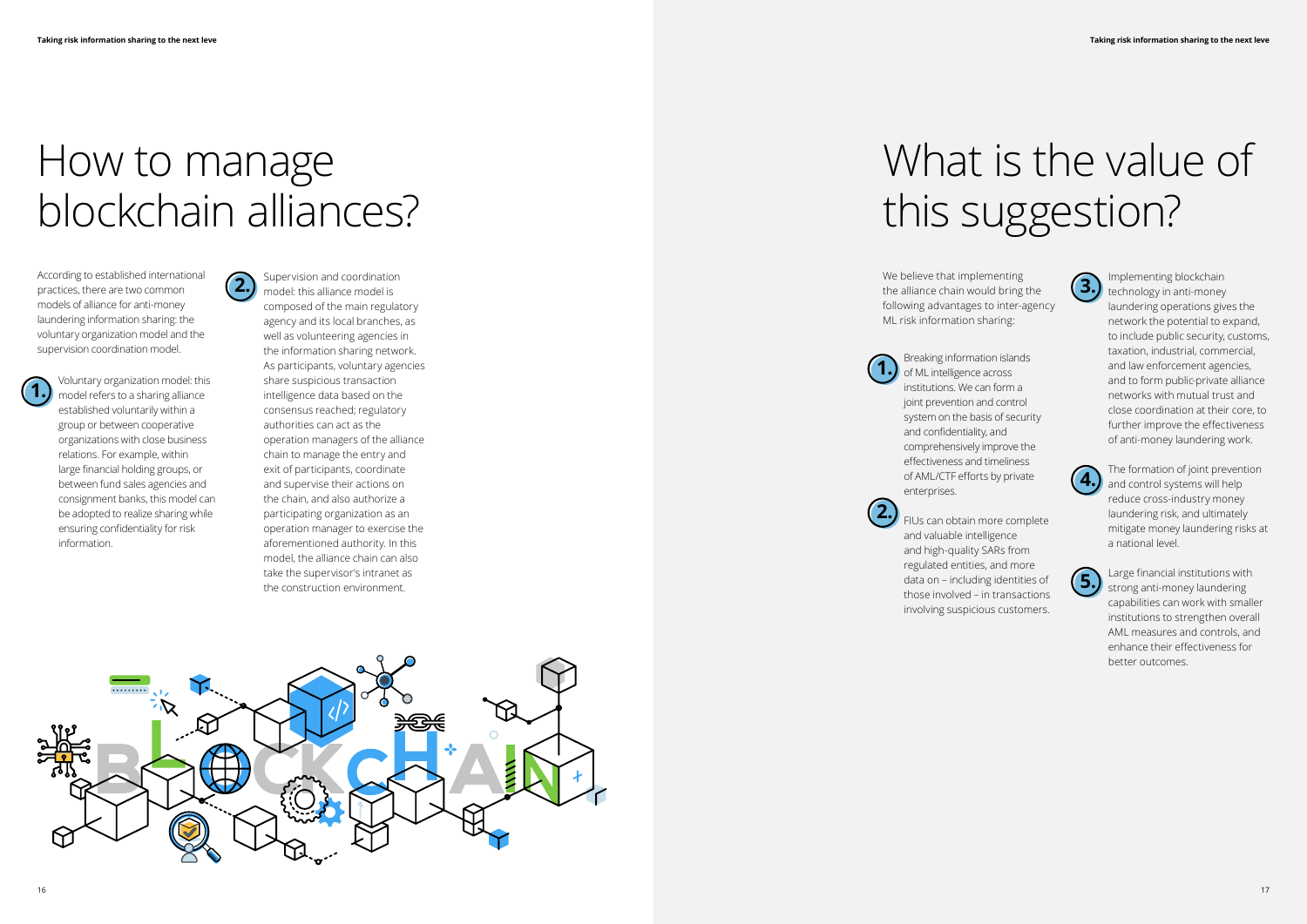## Recommended reference:

- ACAMS Today, Digital Identity and Financial Crimes, <https://www.acamstoday.org/digital-identity-and-financial-crimes-2/>
- IBM, IBM Verify Credentials: transforming digital identity into decentralized identity, https://www.jbm.com/blockchain/solutions/identity
- Frontiers in, A decentralized digital identity achitecture, https://www.frontiersin.org/articles/10.3389/fbloc.2019.00017/full
- Allen & Overy, Cryptocurrency AML risk considerations, https://www.allenovery.com/en-gb/global/news-and-insights/legal-and-regulatory-risks-for-the-financesector/global/cryptocurrency-aml-risk-considerations
- Global Legal Insights, Blockchain & Cryptocurrency Regulation 2020 | 11 Cryptocurrency compliance and risks: A European KYC/AML perspective, https://www.globallegalinsights.com/practice-areas/blockchain-laws-and-regulations/11 cryptocurrency-compliance-and-risks-a-european-kyc-aml-perspective
- 101 Blockchains, Top 50 companies that has adopted blockchain technology, https://101blockchains.com/companies-using-blockchain-technology/
- Finextra, Global banks and R3 test DLT for KYC services, https://www.finextra.com/newsarticle/29747/global-banks-and-r3-test-dlt-for-kyc-services
- Fintech Futures, Santander and Ripple to launch blockchain-based consumer payments, https://www.fintechfutures.com/2018/02/santander-and-ripple-to-launch-blockchain-based-consumerpayments/
- Blockchain Council, Top 10 companies that have already adopted blockchain, https://www.blockchain-council.org/blockchain/top-10-companies-that-have-already-adoptedblockchain/

### Contacts

### **Cheung, Chris Fung Yu**

Partner, AML & Forensic Deloitte China Beijing +861085125353 [chrcheung@deloitte.com.cn](mailto:chrcheung%40deloitte.com.cn?subject=)

**Singh**,**Radish** Partner, Financial Advisory Deloitte AP Singapore +6597804580 [radishsingh@deloitte.com](mailto:radishsingh%40deloitte.com?subject=)

**Sin, Paul Kwan Hang** Leader of Deloitte AP Blockchain Lab Partner, Consulting, Deloitte China Hong Kong [psin@deloitte.com.hk](mailto:psin%40deloitte.com.hk?subject=)

**Vasan, Mangala Kalyani**

Director, Forensic Deloitte China Hong Kong +85222586198 [mavasan@deloitte.com.hk](mailto:mavasan%40deloitte.com.hk?subject=)

**Zhang Hui** Ant Group Blockchain Senior Advisor [shengchu.zh@antgroup.com](mailto:shengchu.zh%40antgroup.com?subject=)

**Li Shubo** Ant Group Blockchain Senior Expert [daniel.lsb@antgroup.com](mailto:daniel.lsb%40antgroup.com?subject=) **Yang Wenyu** Ant Group Blockchain Senior Product Manager [wenyun.ywy@antgroup.com](mailto:wenyun.ywy%40antgroup.com?subject=)

> **Wang Xinmin** Ant Group Anti-Money Laundering Expert [xinmin.wxm@antgroup.com](mailto:xinmin.wxm%40antgroup.com?subject=)